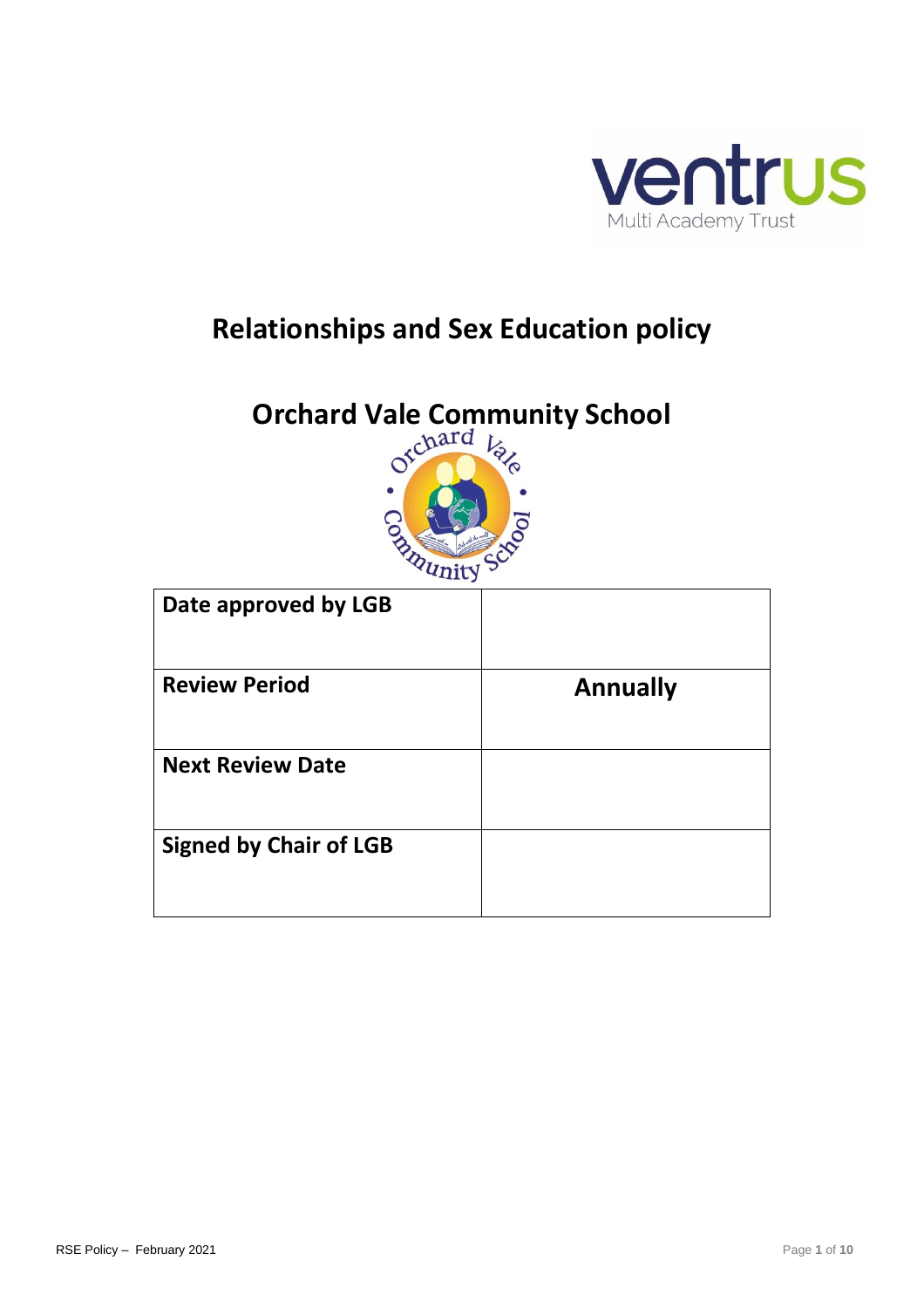# **Contents**

| 1.  |  |
|-----|--|
| 2.  |  |
| 3.  |  |
| 4.  |  |
| 5.  |  |
| 6.  |  |
| 7.  |  |
| 7.1 |  |
| 7.2 |  |
| 7.3 |  |
| 7.4 |  |
| 8.  |  |
| 9.  |  |
| 10. |  |
|     |  |
|     |  |
|     |  |
|     |  |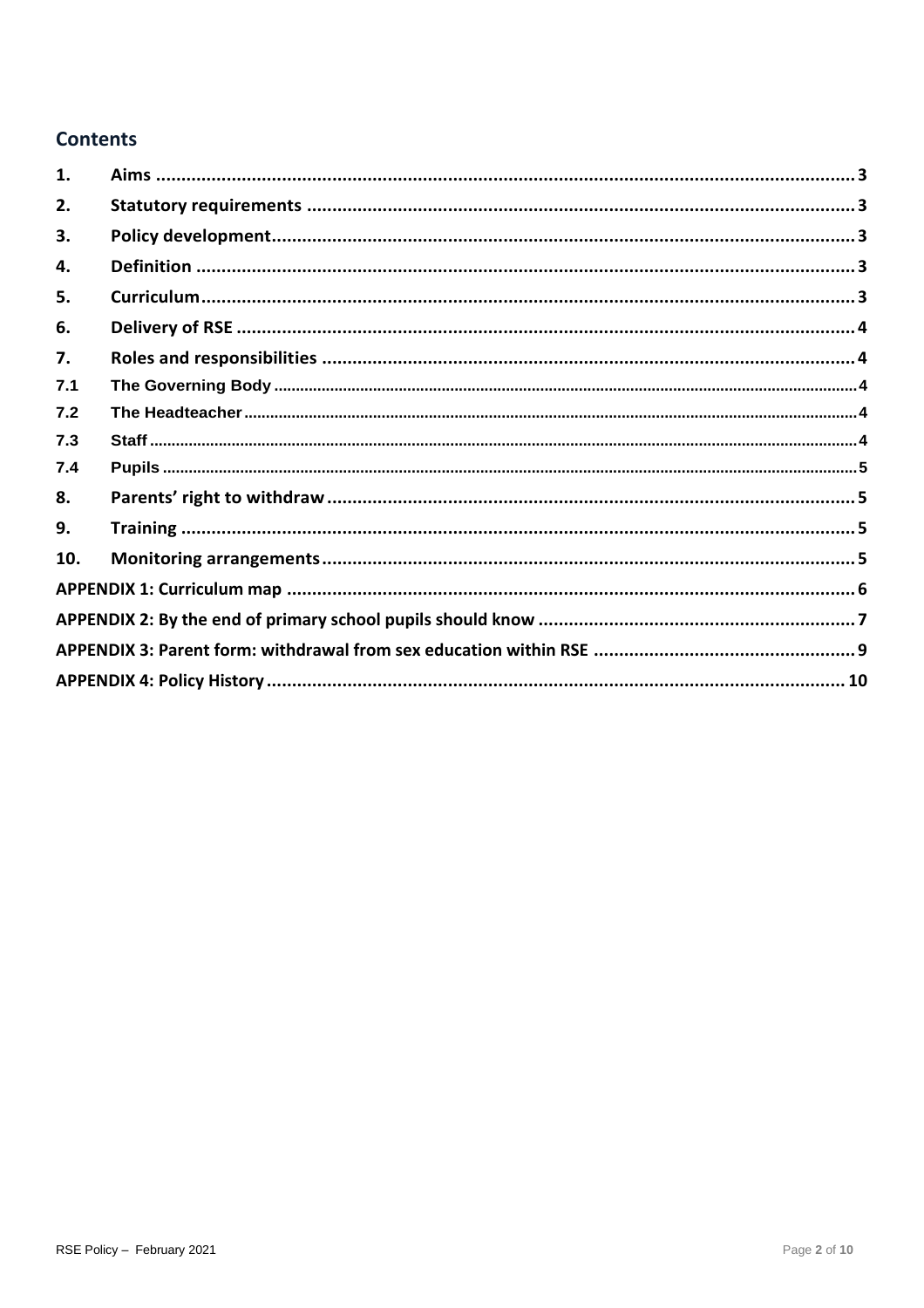# <span id="page-2-0"></span>**1. Aims**

The aims of relationships and sex education (RSE) at our school are to:

- Provide a framework in which sensitive discussions can take place
- Prepare pupils for puberty, and give them an understanding of sexual development and the importance of health and hygiene
- Help pupils develop feelings of self-respect, confidence and empathy
- Create a positive culture around issues of sexuality and relationships
- Teach pupils the correct vocabulary to describe themselves and their bodies

# <span id="page-2-1"></span>**2. Statutory requirements**

As a primary academy school we must provide relationships education to all pupils as per section 34 of the [Children and Social work](http://www.legislation.gov.uk/ukpga/2017/16/section/34/enacted) act 2017.

We do not have to follow the National Curriculum but we are expected to offer all pupils a curriculum that is similar to the National Curriculum including requirements to teach science which would include the elements of sex education contained in the science curriculum.

In teaching RSE, we are required by our funding agreements to have regard to [guidance](https://www.gov.uk/government/consultations/relationships-and-sex-education-and-health-education) issued by the secretary of state as outlined in section 403 of th[e Education Act 1996.](http://www.legislation.gov.uk/ukpga/1996/56/contents)

Orchard Vale Community School, we teach RSE as set out in this policy.

# <span id="page-2-2"></span>**3. Policy development**

This policy has been developed in consultation with staff, pupils and parents. The consultation and policy development process involved the following steps:

- Review a member of staff or working group pulled together all relevant information including relevant national and local guidance;
- Staff consultation all school staff were given the opportunity to look at the policy and make recommendations;
- Parent/stakeholder consultation parents and any interested parties were invited to attend a meeting about the policy;
- Pupil consultation we investigate what exactly pupils want from their RSE in upper KS2;
- Approval once amendments were made, the policy was shared with and approved by the Local Governing Body.

# <span id="page-2-3"></span>**4. Definition**

RSE is about the emotional, social and cultural development of pupils, and involves learning about relationships, sexual health, sexuality, healthy lifestyles, diversity and personal identity.

RSE involves a combination of sharing information, and exploring issues and values.

RSE is not about the promotion of sexual activity.

RSE is relevant in every year group as long as it is age and stage appropriate.

# <span id="page-2-4"></span>**5. Curriculum**

Our curriculum is set out as per Appendix 1 but we may need to adapt it as and when necessary.

We have developed the curriculum in consultation with parents, pupils and staff, taking into account the age, needs and feelings of pupils. If pupils ask questions outside the scope of this policy, teachers will respond in an appropriate manner so they are fully informed and don't seek answers online.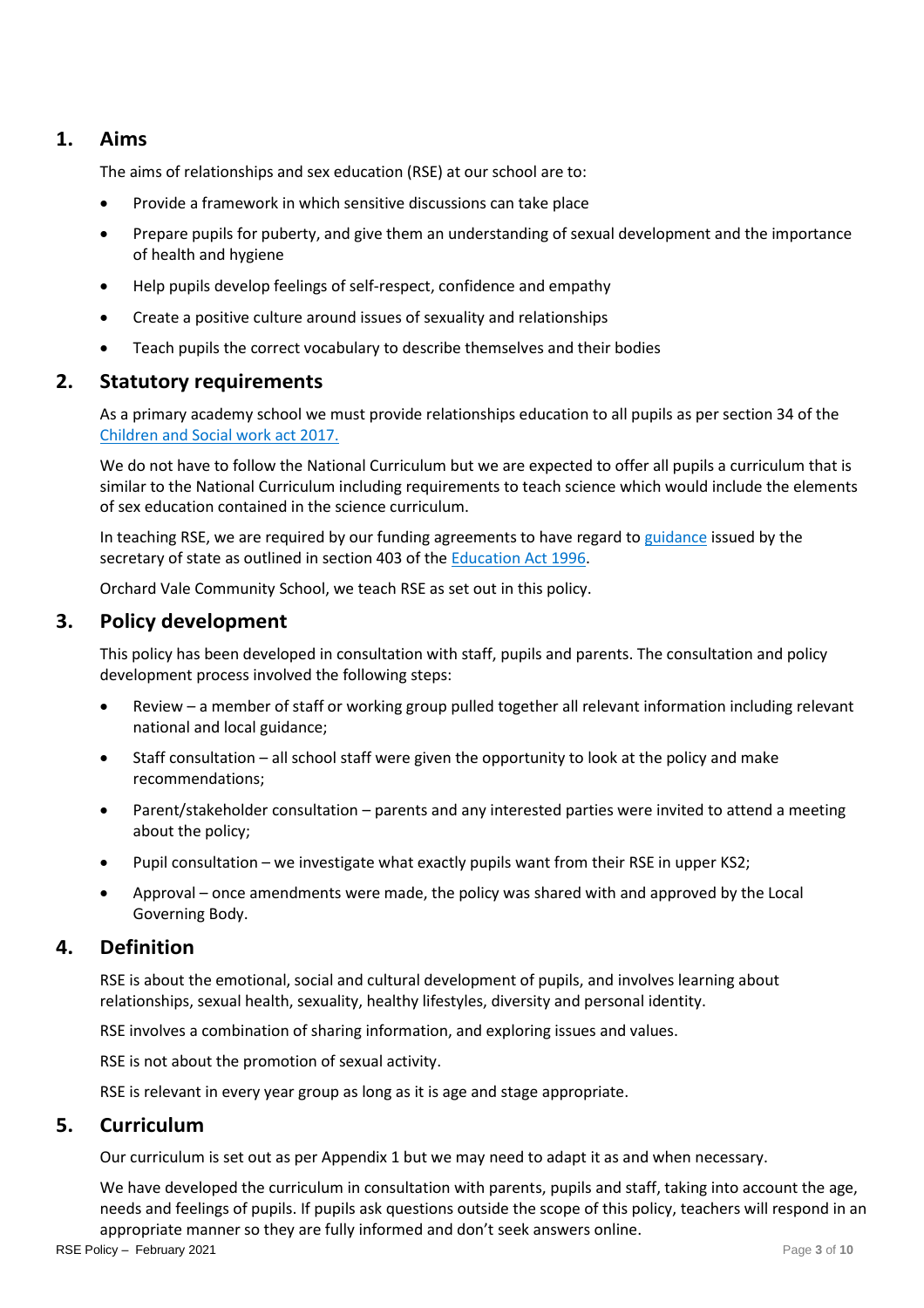Primary sex education will focus on:

- Preparing boys and girls for the changes that adolescence brings
- How a baby is conceived and born

For more information about our curriculum, see our curriculum map in Appendix 1.

# <span id="page-3-0"></span>**6. Delivery of RSE**

RSE is taught within the personal, social, health and economic (PSHE) education curriculum. Biological aspects of RSE are taught within the science curriculum, and other aspects are included in religious education (RE).

Pupils also receive stand-alone sex education sessions delivered by a trained health professional.

Relationships education focuses on teaching the fundamental building block and characteristic of positive relationships including:

- Families and people who care for me
- Caring friendships
- Respectful relationships
- Online relationships
- Being safe

For more information about our RSE curriculum, see Appendices 1 and 2.

These areas of learning are taught within the context of family life taking care to ensure that there is no stigmatisation of children based on their home circumstances (families can include single parent families, LGBT parents, families headed by grandparents, adoptive parents, foster parents/carers amongst other structures) along with reflecting sensitively that some children may have a different structure of support around them (for example: looked after children or young carers)

# <span id="page-3-1"></span>**7. Roles and responsibilities**

#### <span id="page-3-2"></span>**7.1 The Governing Body**

The Local Governing Body (LGB) will approve the policy and the Executive Team will monitor the implementation of the policy.

#### <span id="page-3-3"></span>**7.2 The Headteacher**

The Headteacher is responsible for the development of the policy, ensuring that RSE is taught consistently across the school and for managing requests to withdraw pupils from [non-statutory/non-science] components of RSE (see section 8).

#### <span id="page-3-4"></span>**7.3 Staff**

Staff are responsible for:

- Delivering RSE in a sensitive way
- Modelling positive attitudes to RSE
- Monitoring progress
- Responding to the needs of individual pupils
- Responding appropriately to pupils whose parents wish them to be withdrawn from the [nonstatutory/non-science] components of RSE

Staff do not have the right to opt out of teaching RSE. Staff who have concerns about teaching RSE are encouraged to discuss this with the Headteacher – Fiona Pearce.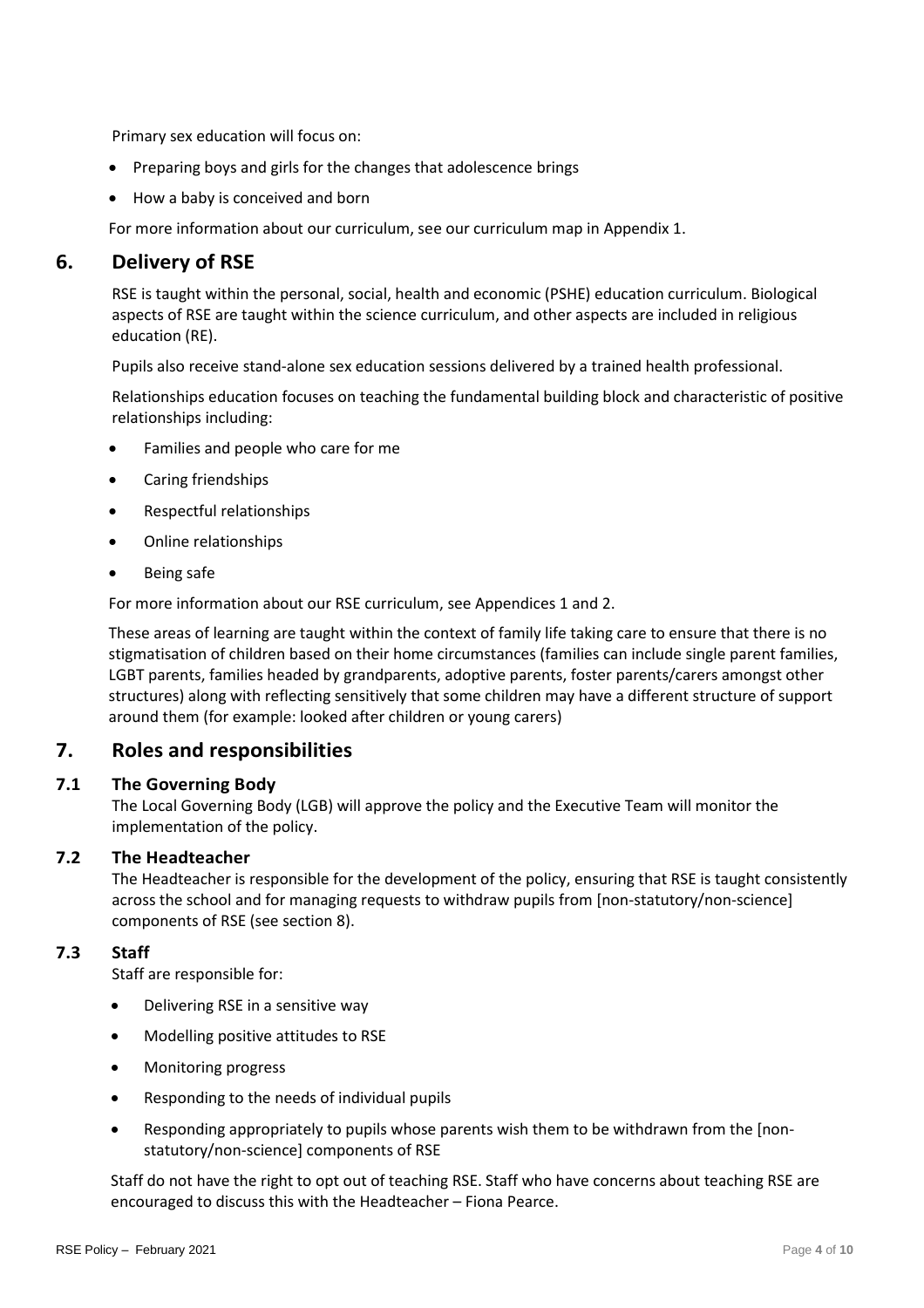# <span id="page-4-0"></span>**7.4 Pupils**

Pupils are expected to engage fully in RSE and, when discussing issues related to RSE, treat others with respect and sensitivity.

# <span id="page-4-1"></span>**8. Parents' right to withdraw**

Parents' do not have the right to withdraw their children from relationships education.

Parents' have the right to withdraw their children from the [non-statutory/non-science] components of sex education within RSE.

Requests for withdrawal should be put in writing using the form found in **Appendix 3** of this policy and addressed to the Headteacher.

Alternative work will be given to pupils who are withdrawn from sex education.

# <span id="page-4-2"></span>**9. Training**

Staff are trained on the delivery of RSE as part of their induction and it is included in our continuing professional development calendar.

The Headteacher will also invite visitors from outside the school, such as school nurses or sexual health professionals, to provide support and training to staff teaching RSE.

# <span id="page-4-3"></span>**10. Monitoring arrangements**

The delivery of RSE is monitored by the Head teacher – Fiona Pearce through a range of monitoring methods such as - planning scrutinies, learning walks, pupil conferences and oral feedback.

Pupils' development in RSE is monitored by class teachers as part of our internal assessment systems.

This policy will be monitored by the Executive Team. At every review, the policy will be approved by the Local Governing Board.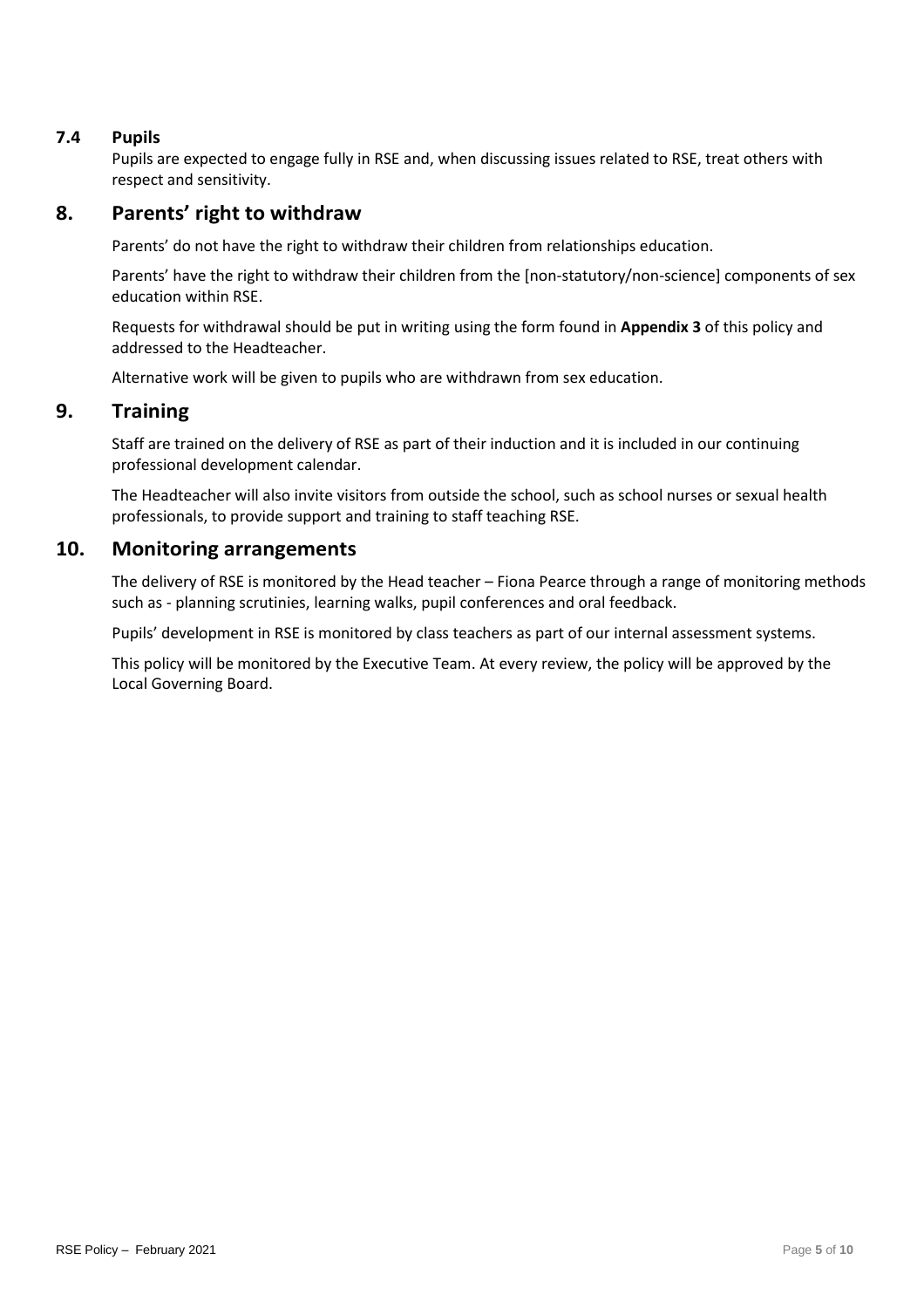# <span id="page-5-0"></span>**APPENDIX 1: Curriculum map**

# **Relationships and sex education curriculum map**

| YEAR GROUP      | <b>KEY OBJECTIVES COVERED</b>                                                                                                                                                                                                                                                                                                                                                                                                                                                                                                                                                                                                                                                                                                                                                                                                                                                                                                                                                                                                        | <b>RESOURCES</b> |
|-----------------|--------------------------------------------------------------------------------------------------------------------------------------------------------------------------------------------------------------------------------------------------------------------------------------------------------------------------------------------------------------------------------------------------------------------------------------------------------------------------------------------------------------------------------------------------------------------------------------------------------------------------------------------------------------------------------------------------------------------------------------------------------------------------------------------------------------------------------------------------------------------------------------------------------------------------------------------------------------------------------------------------------------------------------------|------------------|
| KS1             | Understanding the difference between appropriate and<br>inappropriate touch.<br>Know why it is important to care about others feelings.<br>Understand personal boundaries.<br>٠<br>Know who and how to ask for help.<br>Be able to name the human body parts.<br>$\bullet$                                                                                                                                                                                                                                                                                                                                                                                                                                                                                                                                                                                                                                                                                                                                                           | 1Decison         |
| KS <sub>2</sub> | To explain the different types of relationships we can have.<br>To describe how relationships can change as we grow.<br>Identify why a relationship can be healthy or unhealthy.<br>$\bullet$<br>Know who I can speak to if I need help and if I feel<br>$\bullet$<br>uncomfortable with any of my relationships.<br>Explain the term personal boundary.<br>$\bullet$<br>Know there have been laws put in place to protect me.<br>Know what the word puberty means. I know that boys and<br>girls go through different changes in their body during<br>puberty and I can describe some of them.<br>Understand why my body goes through puberty.<br>$\bullet$<br>Know about different ways to cope with the changes in my<br>$\bullet$<br>body as it goes throughout puberty.<br>Explain what the terms 'conception' and 'reproduction'<br>mean.<br>Describe the function of the female and male reproductive<br>systems.<br>Identify the various ways adults can have a child.<br>Explain the various different stages of pregnancy. | 1Decision        |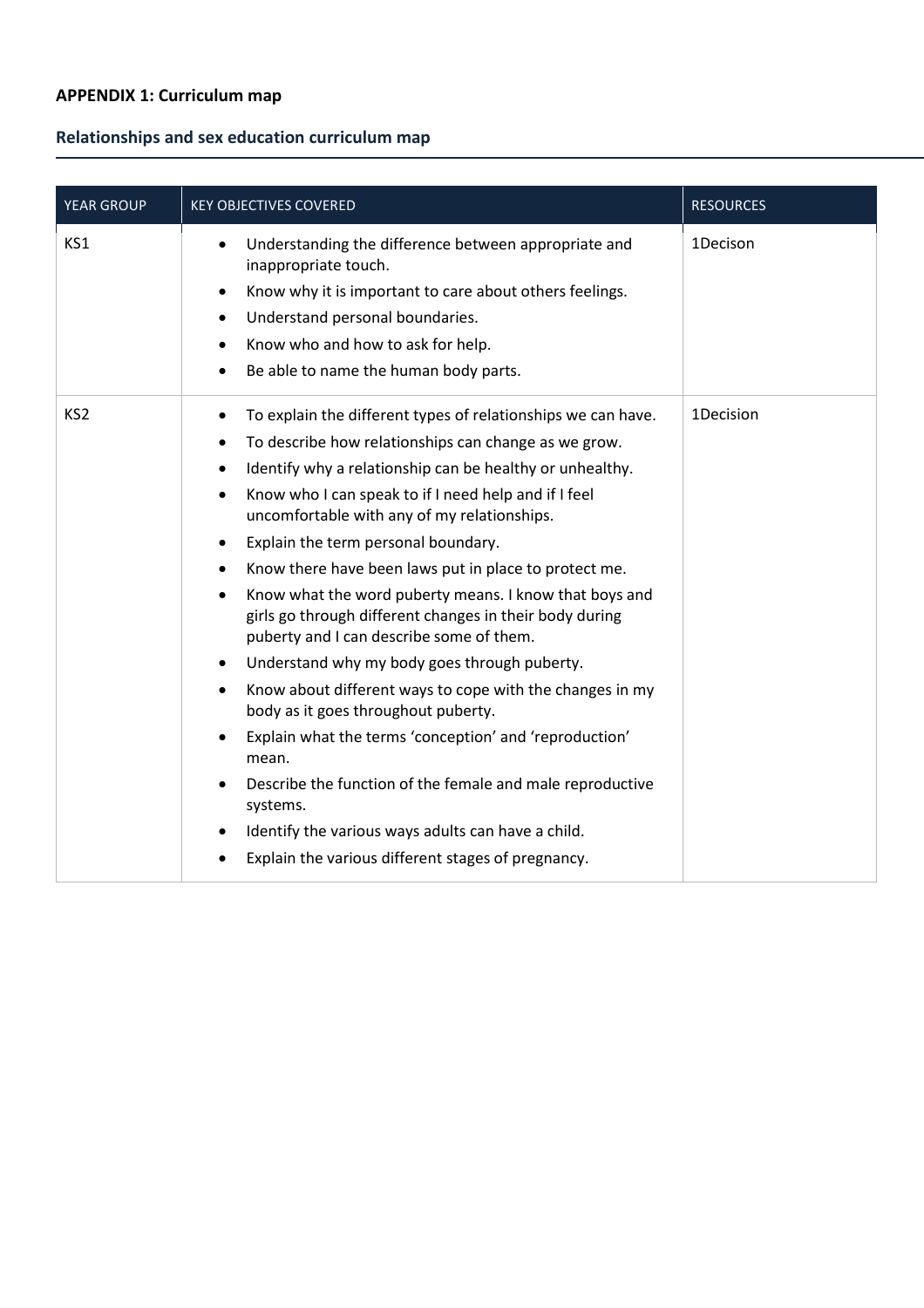# <span id="page-6-0"></span>**APPENDIX 2: By the end of primary school pupils should know**

| <b>TOPIC</b>                                          | PUPILS SHOULD KNOW                                                                                                                                                                                                                                                                                                                                                                                                                                                                                                                                                                                                                                                                                                                                                                                                                                                                                                                                                                                                                                                                                                                                                   |
|-------------------------------------------------------|----------------------------------------------------------------------------------------------------------------------------------------------------------------------------------------------------------------------------------------------------------------------------------------------------------------------------------------------------------------------------------------------------------------------------------------------------------------------------------------------------------------------------------------------------------------------------------------------------------------------------------------------------------------------------------------------------------------------------------------------------------------------------------------------------------------------------------------------------------------------------------------------------------------------------------------------------------------------------------------------------------------------------------------------------------------------------------------------------------------------------------------------------------------------|
| <b>Families and</b><br>people who<br>care about<br>me | That families are important for children growing up because they can give love, security and stability<br>$\bullet$<br>The characteristics of healthy family life, commitment to each other, including in times of difficulty,<br>$\bullet$<br>protection and care for children and other family members, the importance of spending time together<br>and sharing each other's lives<br>That others' families, either in school or in the wider world, sometimes look different from their family,<br>$\bullet$<br>but that they should respect those differences and know that other children's families are also<br>characterised by love and care<br>That stable, caring relationships, which may be of different types, are at the heart of happy families, and<br>$\bullet$<br>are important for children's security as they grow up<br>That marriage represents a formal and legally recognised commitment of two people to each other which<br>$\bullet$<br>is intended to be lifelong<br>How to recognise if family relationships are making them feel unhappy or unsafe, and how to seek help or<br>$\bullet$<br>advice from others if needed               |
| Caring<br>friendships                                 | How important friendships are in making us feel happy and secure, and how people choose and make<br>$\bullet$<br>friends<br>The characteristics of friendships, including mutual respect, truthfulness, trustworthiness, loyalty,<br>$\bullet$<br>kindness, generosity, trust, sharing interests and experiences and support with problems and difficulties<br>That healthy friendships are positive and welcoming towards others, and do not make others feel lonely<br>$\bullet$<br>or excluded<br>That most friendships have ups and downs, and that these can often be worked through so that the<br>$\bullet$<br>friendship is repaired or even strengthened, and that resorting to violence is never right<br>How to recognise who to trust and who not to trust, how to judge when a friendship is making them feel<br>$\bullet$<br>unhappy or uncomfortable, managing conflict, how to manage these situations and how to seek help or<br>advice from others, if needed                                                                                                                                                                                      |
| Respectful<br>relationships                           | The importance of respecting others, even when they are very different from them (for example,<br>$\bullet$<br>physically, in character, personality or backgrounds), or make different choices or have different<br>preferences or beliefs<br>Practical steps they can take in a range of different contexts to improve or support respectful<br>$\bullet$<br>relationships<br>The conventions of courtesy and manners<br>$\bullet$<br>The importance of self-respect and how this links to their own happiness<br>$\bullet$<br>That in school and in wider society they can expect to be treated with respect by others, and that in turn<br>$\bullet$<br>they should show due respect to others, including those in positions of authority<br>About different types of bullying (including cyberbullying), the impact of bullying, responsibilities of<br>$\bullet$<br>bystanders (primarily reporting bullying to an adult) and how to get help<br>What a stereotype is, and how stereotypes can be unfair, negative or destructive<br>$\bullet$<br>The importance of permission-seeking and giving in relationships with friends, peers and adults<br>$\bullet$ |
| Online<br>relationships                               | That people sometimes behave differently online, including by pretending to be someone they are not<br>$\bullet$<br>That the same principles apply to online relationships as to face-to face relationships, including the<br>$\bullet$<br>importance of respect for others online including when we are anonymous<br>The rules and principles for keeping safe online, how to recognise risks, harmful content and contact, and<br>$\bullet$<br>how to report them<br>How to critically consider their online friendships and sources of information including awareness of the<br>$\bullet$<br>risks associated with people they have never met<br>How information and data is shared and used online<br>$\bullet$                                                                                                                                                                                                                                                                                                                                                                                                                                                 |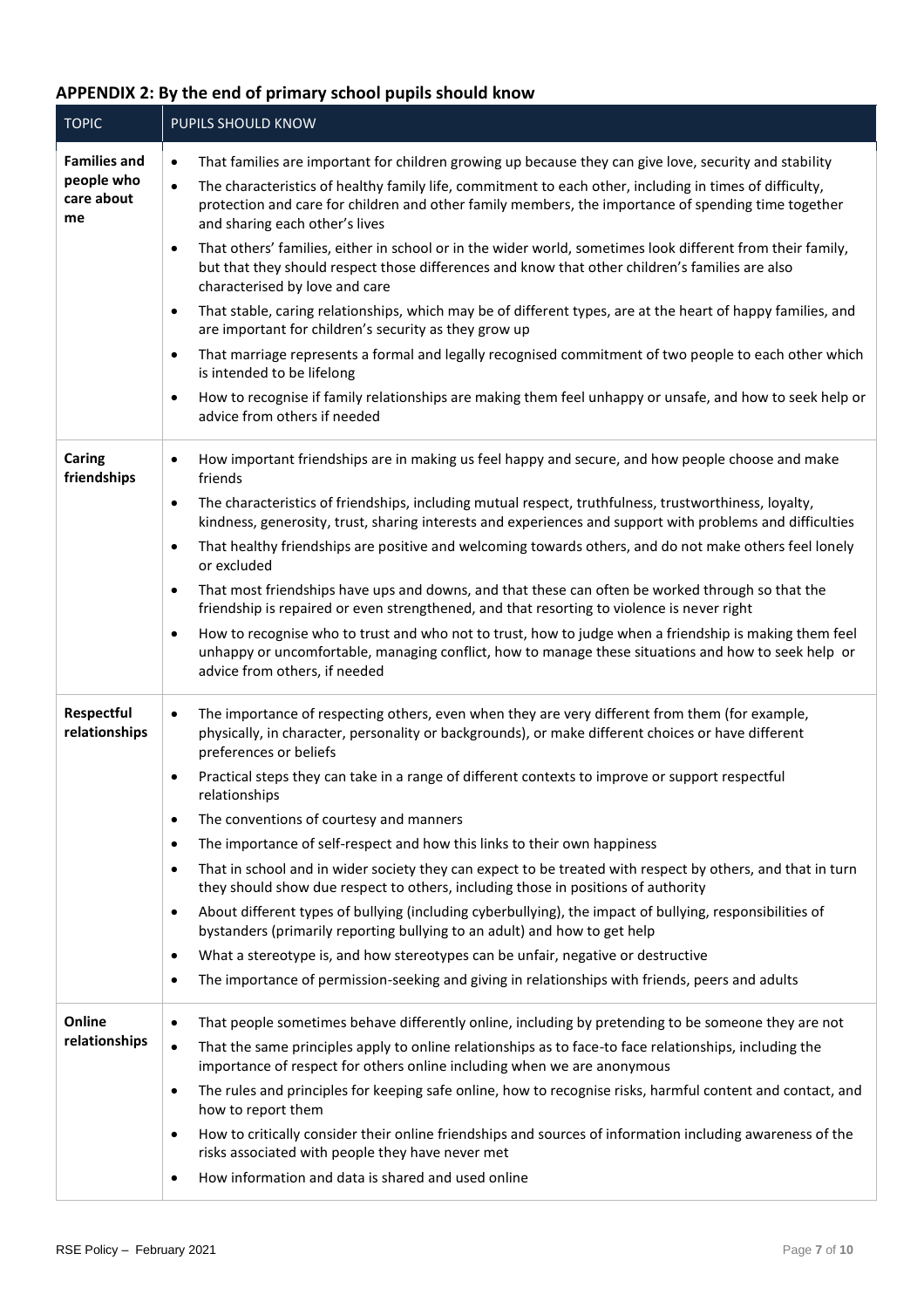| <b>TOPIC</b>      | <b>PUPILS SHOULD KNOW</b>                                                                                                                                                        |
|-------------------|----------------------------------------------------------------------------------------------------------------------------------------------------------------------------------|
| <b>Being safe</b> | What sorts of boundaries are appropriate in friendships with peers and others (including in a digital<br>$\bullet$<br>context)                                                   |
|                   | About the concept of privacy and the implications of it for both children and adults; including that it is not<br>٠<br>always right to keep secrets if they relate to being safe |
|                   | That each person's body belongs to them, and the differences between appropriate and inappropriate or<br>$\bullet$<br>unsafe physical, and other, contact                        |
|                   | How to respond safely and appropriately to adults they may encounter (in all contexts, including online)<br>$\bullet$<br>whom they do not know                                   |
|                   | How to recognise and report feelings of being unsafe or feeling bad about any adult<br>$\bullet$                                                                                 |
|                   | How to ask for advice or help for themselves or others, and to keep trying until they are heard<br>$\bullet$                                                                     |
|                   | How to report concerns or abuse, and the vocabulary and confidence needed to do so<br>$\bullet$                                                                                  |
|                   | Where to get advice e.g. family, school and/or other sources<br>٠                                                                                                                |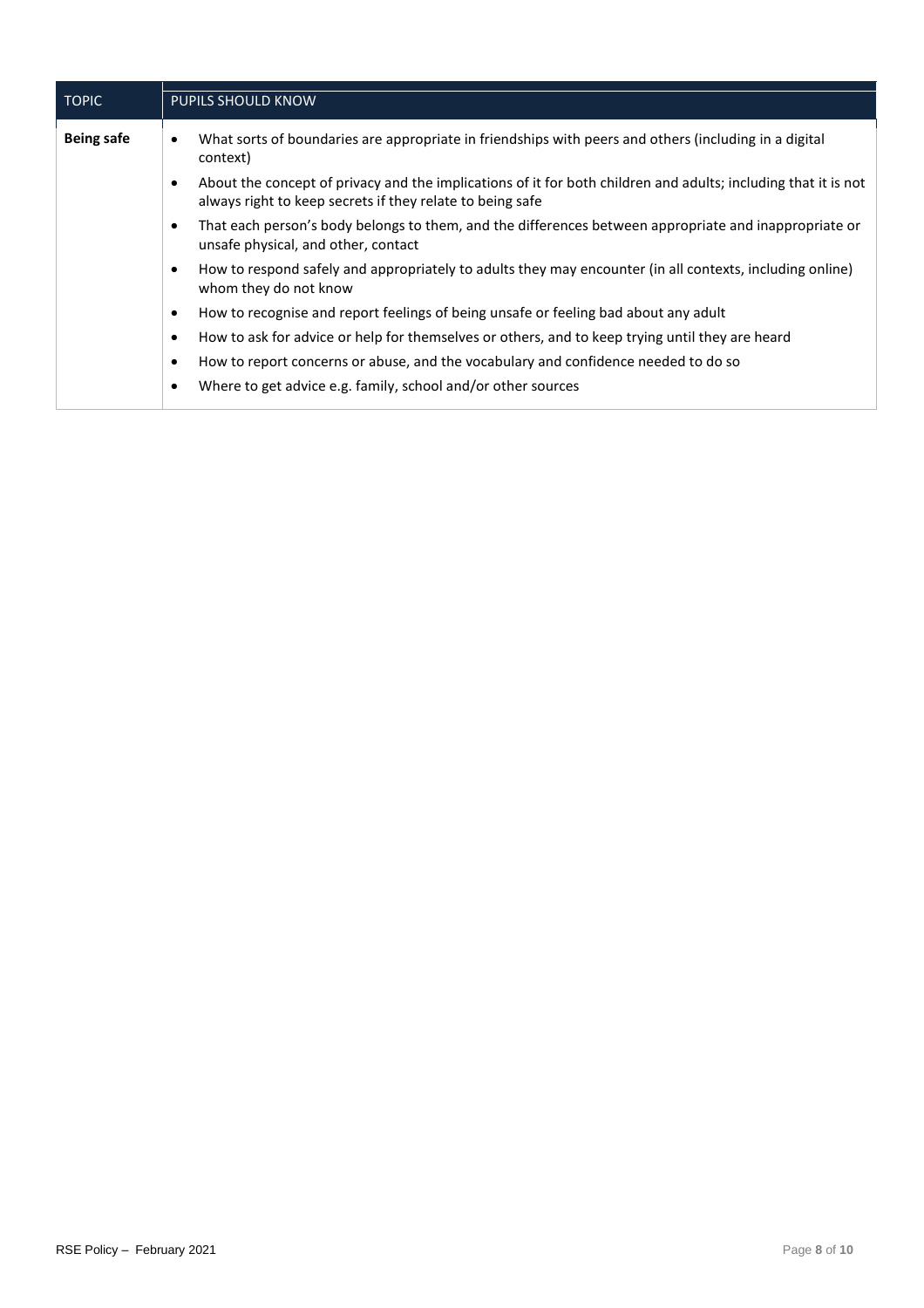# <span id="page-8-0"></span>**APPENDIX 3: Parent form: withdrawal from sex education within RSE**

| TO BE COMPLETED BY PARENTS                                                       |  |       |  |  |
|----------------------------------------------------------------------------------|--|-------|--|--|
| Name of child                                                                    |  | Class |  |  |
| Name of parent                                                                   |  | Date  |  |  |
| Reason for withdrawing from sex education within relationships and sex education |  |       |  |  |
|                                                                                  |  |       |  |  |
|                                                                                  |  |       |  |  |
|                                                                                  |  |       |  |  |
|                                                                                  |  |       |  |  |
|                                                                                  |  |       |  |  |
| Any other information you would like the school to consider                      |  |       |  |  |
|                                                                                  |  |       |  |  |
|                                                                                  |  |       |  |  |
|                                                                                  |  |       |  |  |
| Parent signature                                                                 |  |       |  |  |

| TO BE COMPLETED BY THE SCHOOL                     |  |  |  |
|---------------------------------------------------|--|--|--|
| Agreed actions<br>from discussion<br>with parents |  |  |  |
|                                                   |  |  |  |